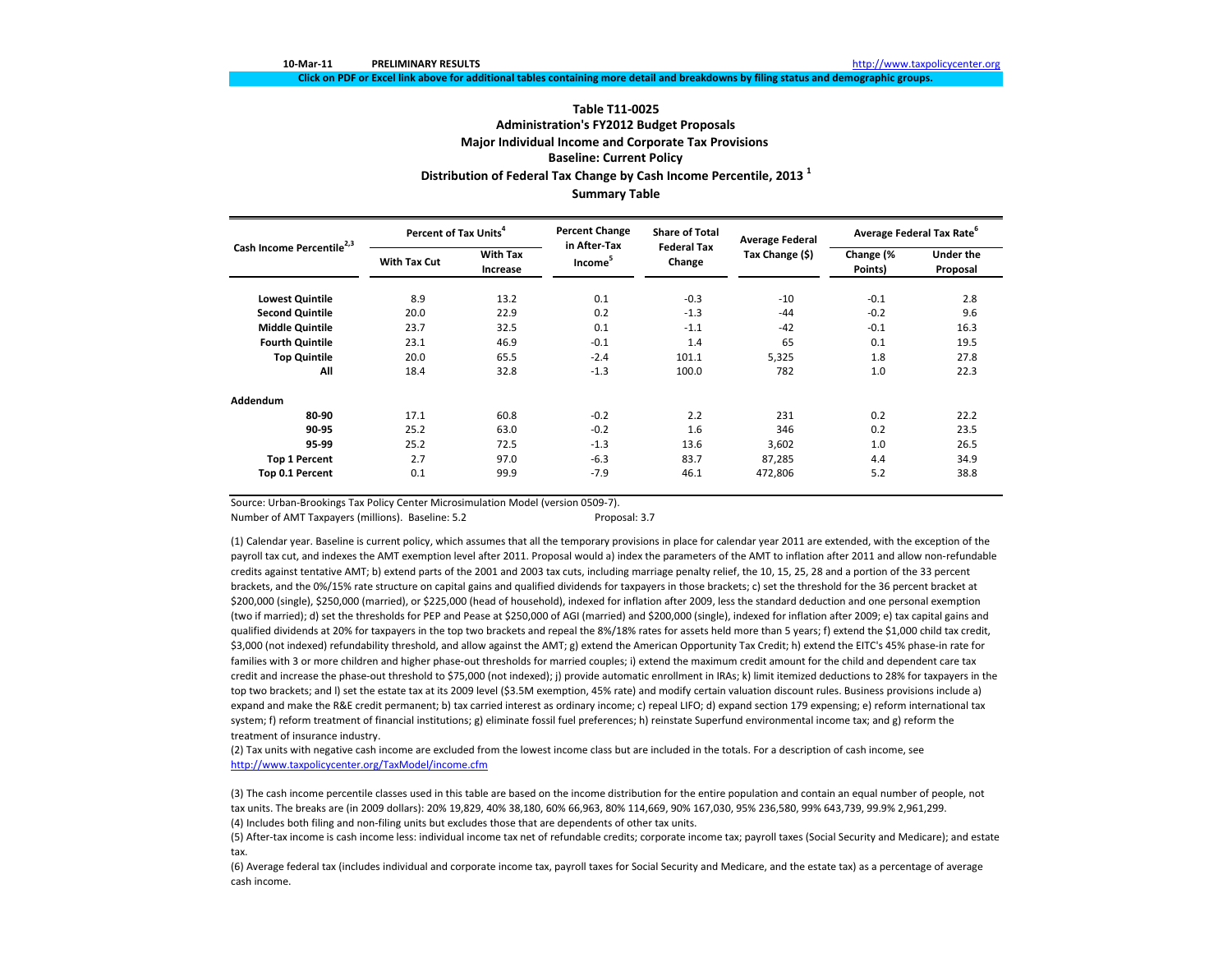## **Distribution of Federal Tax Change by Cash Income Percentile, <sup>2013</sup> <sup>1</sup> Detail TableTable T11‐0025Administration's FY2012 Budget Proposals Major Individual Income and Corporate Tax Provisions Baseline: Current Policy**

| Cash Income Percentile <sup>2,3</sup> | Percent of Tax Units <sup>4</sup> |                             | <b>Percent Change</b>               | <b>Share of Total</b>        |                | <b>Average Federal Tax Change</b> |                      | <b>Share of Federal Taxes</b> | Average Federal Tax Rate |                              |
|---------------------------------------|-----------------------------------|-----------------------------|-------------------------------------|------------------------------|----------------|-----------------------------------|----------------------|-------------------------------|--------------------------|------------------------------|
|                                       | With Tax Cut                      | <b>With Tax</b><br>Increase | in After-Tax<br>Income <sup>5</sup> | <b>Federal Tax</b><br>Change | <b>Dollars</b> | Percent                           | Change (%<br>Points) | <b>Under the</b><br>Proposal  | Change (%<br>Points)     | <b>Under the</b><br>Proposal |
| <b>Lowest Quintile</b>                | 8.9                               | 13.2                        | 0.1                                 | $-0.3$                       | $-10$          | $-2.9$                            | 0.0                  | 0.5                           | $-0.1$                   | 2.8                          |
| <b>Second Quintile</b>                | 20.0                              | 22.9                        | 0.2                                 | $-1.3$                       | $-44$          | $-1.5$                            | $-0.2$               | 3.6                           | $-0.2$                   | 9.6                          |
| <b>Middle Quintile</b>                | 23.7                              | 32.5                        | 0.1                                 | $-1.1$                       | $-42$          | $-0.5$                            | $-0.5$               | 9.9                           | $-0.1$                   | 16.3                         |
| <b>Fourth Quintile</b>                | 23.1                              | 46.9                        | $-0.1$                              | 1.4                          | 65             | 0.4                               | $-0.7$               | 17.0                          | 0.1                      | 19.5                         |
| <b>Top Quintile</b>                   | 20.0                              | 65.5                        | $-2.4$                              | 101.1                        | 5,325          | 6.9                               | 1.5                  | 68.9                          | 1.8                      | 27.8                         |
| All                                   | 18.4                              | 32.8                        | $-1.3$                              | 100.0                        | 782            | 4.6                               | 0.0                  | 100.0                         | 1.0                      | 22.3                         |
| Addendum                              |                                   |                             |                                     |                              |                |                                   |                      |                               |                          |                              |
| 80-90                                 | 17.1                              | 60.8                        | $-0.2$                              | 2.2                          | 231            | 0.7                               | $-0.5$               | 13.4                          | 0.2                      | 22.2                         |
| 90-95                                 | 25.2                              | 63.0                        | $-0.2$                              | 1.6                          | 346            | 0.7                               | $-0.4$               | 10.0                          | 0.2                      | 23.5                         |
| 95-99                                 | 25.2                              | 72.5                        | $-1.3$                              | 13.6                         | 3,602          | 3.9                               | $-0.1$               | 16.2                          | 1.0                      | 26.5                         |
| <b>Top 1 Percent</b>                  | 2.7                               | 97.0                        | $-6.3$                              | 83.7                         | 87,285         | 14.4                              | 2.5                  | 29.4                          | 4.4                      | 34.9                         |
| Top 0.1 Percent                       | 0.1                               | 99.9                        | $-7.9$                              | 46.1                         | 472,806        | 15.6                              | 1.4                  | 15.1                          | 5.2                      | 38.8                         |

## **Baseline Distribution of Income and Federal Taxes by Cash Income Percentile, <sup>2013</sup> <sup>1</sup>**

| Cash Income Percentile <sup>2,3</sup> |                              | Tax Units <sup>4</sup>  |           | <b>Average Federal</b><br><b>Tax Burden</b> | <b>Average After-</b><br>Tax Income <sup>5</sup> | Average<br><b>Federal Tax</b> | <b>Share of Pre-</b><br><b>Tax Income</b> | <b>Share of Post-</b><br><b>Tax Income</b> | Share of<br><b>Federal Taxes</b> |  |
|---------------------------------------|------------------------------|-------------------------|-----------|---------------------------------------------|--------------------------------------------------|-------------------------------|-------------------------------------------|--------------------------------------------|----------------------------------|--|
|                                       | <b>Number</b><br>(thousands) | <b>Percent of Total</b> | (Dollars) | (Dollars)                                   | (Dollars)                                        | Rate <sup>6</sup>             | <b>Percent of Total</b>                   | <b>Percent of Total</b>                    | <b>Percent of Total</b>          |  |
| <b>Lowest Quintile</b>                | 40,401                       | 25.3                    | 11,561    | 332                                         | 11,229                                           | 2.9                           | 3.7                                       | 4.6                                        | 0.5                              |  |
| <b>Second Quintile</b>                | 35,545                       | 22.3                    | 29,518    | 2,882                                       | 26,636                                           | 9.8                           | 8.3                                       | 9.5                                        | 3.8                              |  |
| <b>Middle Quintile</b>                | 32,339                       | 20.3                    | 53,265    | 8,701                                       | 44,564                                           | 16.3                          | 13.6                                      | 14.4                                       | 10.4                             |  |
| <b>Fourth Quintile</b>                | 27,031                       | 16.9                    | 91,335    | 17,715                                      | 73,620                                           | 19.4                          | 19.5                                      | 20.0                                       | 17.8                             |  |
| <b>Top Quintile</b>                   | 23,705                       | 14.9                    | 295,351   | 76,702                                      | 218,649                                          | 26.0                          | 55.2                                      | 52.0                                       | 67.4                             |  |
| All                                   | 159,683                      | 100.0                   | 79,379    | 16,896                                      | 62,484                                           | 21.3                          | 100.0                                     | 100.0                                      | 100.0                            |  |
| Addendum                              |                              |                         |           |                                             |                                                  |                               |                                           |                                            |                                  |  |
| 80-90                                 | 11.940                       | 7.5                     | 142,598   | 31,381                                      | 111,217                                          | 22.0                          | 13.4                                      | 13.3                                       | 13.9                             |  |
| 90-95                                 | 5,860                        | 3.7                     | 204,431   | 47,703                                      | 156,728                                          | 23.3                          | 9.5                                       | 9.2                                        | 10.4                             |  |
| 95-99                                 | 4,707                        | 3.0                     | 366,652   | 93,397                                      | 273,255                                          | 25.5                          | 13.6                                      | 12.9                                       | 16.3                             |  |
| <b>Top 1 Percent</b>                  | 1,197                        | 0.8                     | 1,983,475 | 604,997                                     | 1,378,477                                        | 30.5                          | 18.7                                      | 16.5                                       | 26.9                             |  |
| Top 0.1 Percent                       | 122                          | 0.1                     | 9,019,082 | 3,028,194                                   | 5,990,888                                        | 33.6                          | 8.7                                       | 7.3                                        | 13.7                             |  |

Source: Urban‐Brookings Tax Policy Center Microsimulation Model (version 0509‐7).

Number of AMT Taxpayers (millions). Baseline: 5.2 **Proposal: 3.7** Proposal: 3.7

(2) Tax units with negative cash income are excluded from the lowest income class but are included in the totals. For <sup>a</sup> description of cash income, see (1) Calendar year. Baseline is current policy, which assumes that all the temporary provisions in place for calendar year 2011 are extended, with the exception of the payroll tax cut, and indexes the AMT exemption level after 2011. Proposal would a) index the parameters of the AMT to inflation after 2011 and allow non‐refundable credits against tentative AMT; b) extend parts of the 2001 and 2003 tax cuts, including marriage penalty relief, the 10, 15, 25, 28 and a portion of the 33 percent brackets, and the 0%/15% rate structure on capital gains and qualified dividends for taxpayers in those brackets; c) set the threshold for the 36 percent bracket a \$200,000 (single), \$250,000 (married), or \$225,000 (head of household), indexed for inflation after 2009, less the standard deduction and one personal exemption (two if married); d) set the thresholds for PEP and Pease at \$250,000 of AGI (married) and \$200,000 (single), indexed for inflation after 2009; e) tax capital gains and qualified dividends at 20% for taxpayers in the top two brackets and repeal the 8%/18% rates for assets held more than 5 years; f) extend the \$1,000 child tax credit, \$3,000 (not indexed) refundability threshold, and allow against the AMT; g) extend the American Opportunity Tax Credit; h) extend the EITC's 45% phase-in rate for famili with 3 or more children and higher phase‐out thresholds for married couples; i) extend the maximum credit amount for the child and dependent care tax credit and increase the phase‐out threshold to \$75,000 (not indexed); i) provide automatic enrollment in IRAs; k) limit itemized deductions to 28% for taxpayers in the top two brackets; and I) set the estate tax at its 2009 level (\$3.5M exemption, 45% rate) and modify certain valuation discount rules. Business provisions include a) expand and make the R&E credit permanent; b) tax carried interest as ordinary income; c) repeal LIFO; d) expand section 179 expensing; e) reform international tax system; f) reform treatment of financial institutions; g) eliminate fossil fuel preferences; h) reinstate Superfund environmental income tax; and g) reform the treatment of insurance industry.

http://www.taxpolicycenter.org/TaxModel/income.cfm

(3) The cash income percentile classes used in this table are based on the income distribution for the entire population and contain an equal number of people, not tax units. The breaks are (in 2009 dollars): 20% 19,829, 40% 38,180, 60% 66,963, 80% 114,669, 90% 167,030, 95% 236,580, 99% 643,739, 99.9% 2,961,299.

(4) Includes both filing and non‐filing units but excludes those that are dependents of other tax units.

(5) After‐tax income is cash income less: individual income tax net of refundable credits; corporate income tax; payroll taxes (Social Security and Medicare); and estate tax.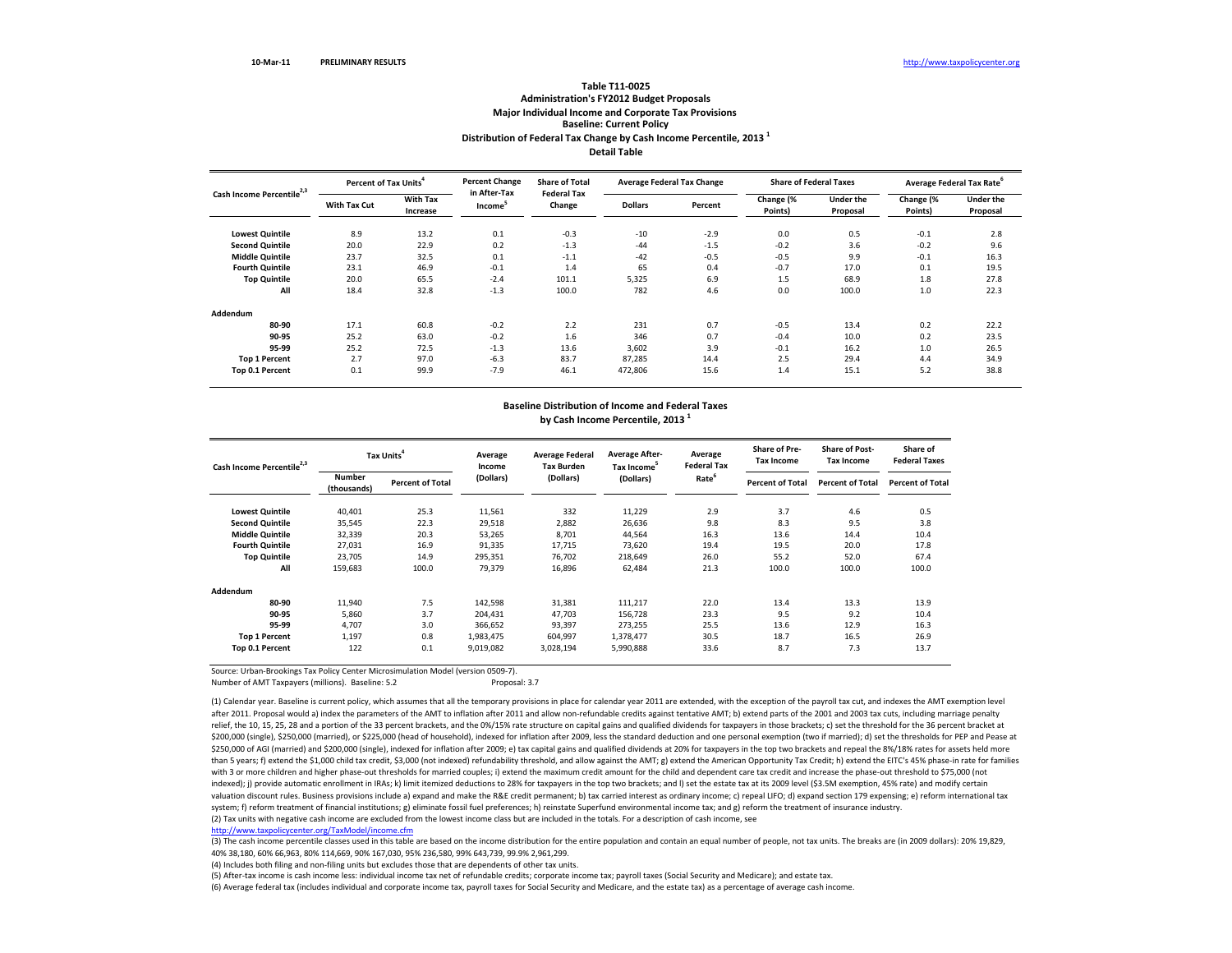#### **Table T11‐0025 Administration's FY2012 Budget Proposals Major Individual Income and Corporate Tax Provisions Baseline: Current Policy**

## **Distribution of Federal Tax Change by Cash Income Percentile Adjusted for Family Size, <sup>2013</sup> <sup>1</sup>**

**Detail Table**

|                                       | Percent of Tax Units <sup>4</sup> |                             | <b>Percent Change</b>               | <b>Share of Total</b>        |                | <b>Average Federal Tax Change</b> |                      | <b>Share of Federal Taxes</b> |                      | Average Federal Tax Rate <sup>6</sup> |
|---------------------------------------|-----------------------------------|-----------------------------|-------------------------------------|------------------------------|----------------|-----------------------------------|----------------------|-------------------------------|----------------------|---------------------------------------|
| Cash Income Percentile <sup>2,3</sup> | With Tax Cut                      | <b>With Tax</b><br>Increase | in After-Tax<br>Income <sup>5</sup> | <b>Federal Tax</b><br>Change | <b>Dollars</b> | Percent                           | Change (%<br>Points) | Under the<br>Proposal         | Change (%<br>Points) | <b>Under the</b><br>Proposal          |
| <b>Lowest Quintile</b>                | 7.7                               | 11.2                        | 0.1                                 | $-0.1$                       | $-5$           | 3.0                               | 0.0                  | $-0.2$                        | $-0.1$               | $-1.6$                                |
| <b>Second Quintile</b>                | 21.0                              | 19.5                        | 0.2                                 | $-1.5$                       | $-56$          | $-2.6$                            | $-0.2$               | 2.4                           | $-0.2$               | 7.7                                   |
| <b>Middle Quintile</b>                | 24.4                              | 29.9                        | 0.1                                 | $-1.4$                       | $-56$          | $-0.8$                            | $-0.4$               | 7.9                           | $-0.1$               | 14.8                                  |
| <b>Fourth Quintile</b>                | 21.5                              | 43.9                        | $-0.1$                              | 1.0                          | 39             | 0.3                               | $-0.7$               | 16.3                          | 0.1                  | 18.9                                  |
| <b>Top Quintile</b>                   | 18.3                              | 63.0                        | $-2.3$                              | 102.0                        | 4,200          | 6.5                               | 1.3                  | 73.5                          | 1.7                  | 27.5                                  |
| All                                   | 18.4                              | 32.8                        | $-1.3$                              | 100.0                        | 782            | 4.6                               | 0.0                  | 100.0                         | 1.0                  | 22.3                                  |
| Addendum                              |                                   |                             |                                     |                              |                |                                   |                      |                               |                      |                                       |
| 80-90                                 | 18.2                              | 55.4                        | $-0.2$                              | 1.9                          | 152            | 0.6                               | $-0.6$               | 14.7                          | 0.1                  | 22.3                                  |
| 90-95                                 | 21.5                              | 61.9                        | $-0.2$                              | 1.6                          | 258            | 0.6                               | $-0.4$               | 11.1                          | 0.2                  | 23.7                                  |
| 95-99                                 | 18.2                              | 75.7                        | $-1.2$                              | 13.1                         | 2,732          | 3.5                               | $-0.2$               | 17.3                          | 0.9                  | 26.1                                  |
| <b>Top 1 Percent</b>                  | 2.5                               | 97.0                        | $-6.1$                              | 85.5                         | 73,837         | 14.2                              | 2.6                  | 30.4                          | 4.3                  | 34.5                                  |
| Top 0.1 Percent                       | 0.9                               | 99.1                        | $-7.8$                              | 47.5                         | 411,232        | 15.6                              | 1.5                  | 15.6                          | 5.2                  | 38.4                                  |

#### **Baseline Distribution of Income and Federal Taxes by Cash Income Percentile Adjusted for Family Size, <sup>2013</sup> <sup>1</sup>**

| Cash Income Percentile <sup>2,3</sup> | Tax Units <sup>4</sup>       |                         | Average Income | <b>Average Federal</b><br><b>Tax Burden</b> | <b>Average After-</b><br>Tax Income <sup>5</sup> | <b>Average Federal</b> | Share of Pre-<br><b>Tax Income</b> | <b>Share of Post-</b><br><b>Tax Income</b> | <b>Share of Federal</b><br><b>Taxes</b> |
|---------------------------------------|------------------------------|-------------------------|----------------|---------------------------------------------|--------------------------------------------------|------------------------|------------------------------------|--------------------------------------------|-----------------------------------------|
|                                       | <b>Number</b><br>(thousands) | <b>Percent of Total</b> | (Dollars)      | (Dollars)                                   | (Dollars)                                        | Tax Rate <sup>6</sup>  | <b>Percent of Total</b>            | <b>Percent of Total</b>                    | <b>Percent of Total</b>                 |
| <b>Lowest Quintile</b>                | 33,459                       | 21.0                    | 10,833         | $-166$                                      | 11,000                                           | $-1.5$                 | 2.9                                | 3.7                                        | $-0.2$                                  |
| <b>Second Quintile</b>                | 32,885                       | 20.6                    | 26,816         | 2,127                                       | 24,689                                           | 7.9                    | 7.0                                | 8.1                                        | 2.6                                     |
| <b>Middle Quintile</b>                | 31,869                       | 20.0                    | 47,152         | 7,039                                       | 40,113                                           | 14.9                   | 11.9                               | 12.8                                       | 8.3                                     |
| <b>Fourth Quintile</b>                | 30,496                       | 19.1                    | 79,522         | 15,026                                      | 64,497                                           | 18.9                   | 19.1                               | 19.7                                       | 17.0                                    |
| <b>Top Quintile</b>                   | 30,312                       | 19.0                    | 248,646        | 64,246                                      | 184,400                                          | 25.8                   | 59.5                               | 56.0                                       | 72.2                                    |
| All                                   | 159,683                      | 100.0                   | 79,379         | 16,896                                      | 62,484                                           | 21.3                   | 100.0                              | 100.0                                      | 100.0                                   |
| Addendum                              |                              |                         |                |                                             |                                                  |                        |                                    |                                            |                                         |
| 80-90                                 | 15,281                       | 9.6                     | 121,325        | 26,925                                      | 94,399                                           | 22.2                   | 14.6                               | 14.5                                       | 15.3                                    |
| 90-95                                 | 7,600                        | 4.8                     | 174,872        | 41,114                                      | 133,758                                          | 23.5                   | 10.5                               | 10.2                                       | 11.6                                    |
| 95-99                                 | 5,988                        | 3.8                     | 311,732        | 78,767                                      | 232,964                                          | 25.3                   | 14.7                               | 14.0                                       | 17.5                                    |
| <b>Top 1 Percent</b>                  | 1,444                        | 0.9                     | 1,722,207      | 520,558                                     | 1,201,649                                        | 30.2                   | 19.6                               | 17.4                                       | 27.9                                    |
| Top 0.1 Percent                       | 144                          | 0.1                     | 7,944,556      | 2,639,811                                   | 5,304,746                                        | 33.2                   | 9.0                                | 7.7                                        | 14.1                                    |

Source: Urban‐Brookings Tax Policy Center Microsimulation Model (version 0509‐7).

Number of AMT Taxpayers (millions). Baseline: 5.2 **Proposal: 3.7** Proposal: 3.7

(1) Calendar year. Baseline is current policy, which assumes that all the temporary provisions in place for calendar year 2011 are extended, with the exception of the payroll tax cut, and indexes the AMT exemption level af 2011. Proposal would a) index the parameters of the AMT to inflation after 2011 and allow non-refundable credits against tentative AMT; b) extend parts of the 2001 and 2003 tax cuts, including marriage penalty relief, the 15, 25, 28 and a portion of the 33 percent brackets, and the 0%/15% rate structure on capital gains and qualified dividends for taxpayers in those brackets; c) set the threshold for the 36 percent bracket at \$200,000 (sing \$250,000 (married), or \$225,000 (head of household), indexed for inflation after 2009, less the standard deduction and one personal exemption (two if married); d) set the thresholds for PEP and Pease at \$250,000 of AGI (married) and \$200,000 (single), indexed for inflation after 2009; e) tax capital gains and qualified dividends at 20% for taxpayers in the top two brackets and repeal the 8%/18% rates for assets held more than <sup>5</sup> years; f) extend the \$1,000 child tax credit, \$3,000 (not indexed) refundability threshold, and allow against the AMT; g) extend the American Opportunity Tax Credit; h) extend the EITC's 45% phase‐in rate for families with 3 or more children and higher phase‐out thresholds for married couples; i) extend the maximum credit amount for the child and dependent care tax credit and increase the phase‐out threshold to \$75,000 (not indexed); j) provide automatic enrollment in IRAs; k) limit itemized deductions to 28% for taxpayers in the top two brackets; and I) set the estate tax at its 2009 level (\$3.5M exemption, 45% rate) and modify certain valuation discount rules. Business provisions include a) expand and make the R&E credit permanent; b) tax carried interest as ordinary income; c) repeal LIFO; d) expand section 179 expensing; e) reform international tax system; f) reform treatment financial institutions; g) eliminate fossil fuel preferences; h) reinstate Superfund environmental income tax; and g) reform the treatment of insurance industry.

(2) Tax units with negative cash income are excluded from the lowest income class but are included in the totals. For <sup>a</sup> description of cash income, see

http://www.taxpolicycenter.org/TaxModel/income.cfm

(3) The cash income percentile classes used in this table are based on the income distribution for the entire population and contain an equal number of people, not tax units. The incomes used are adjusted for family size b dividing by the square root of the number of people in the tax unit. The resulting percentile breaks are (in 2009 dollars): 20% 13,627, 40% 25,365, 60% 42,896, 80% 70,063, 90% 101,583, 95% 145,293, 99% 386,366, 99.9% 1,826,435.

(4) Includes both filing and non‐filing units but excludes those that are dependents of other tax units.

(5) After‐tax income is cash income less: individual income tax net of refundable credits; corporate income tax; payroll taxes (Social Security and Medicare); and estate tax.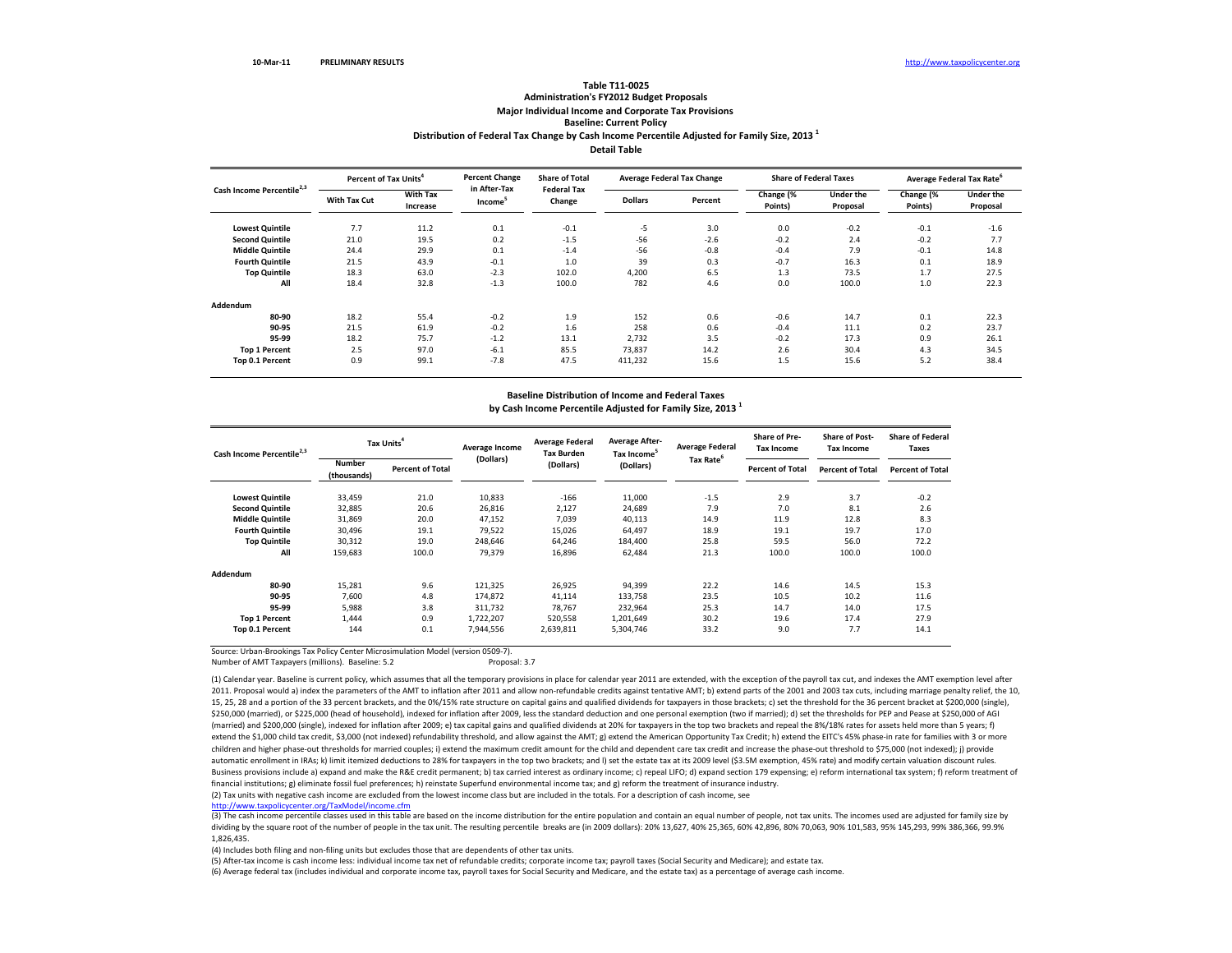## **Distribution of Federal Tax Change by Cash Income Percentile Adjusted for Family Size, <sup>2013</sup> <sup>1</sup> Detail Table ‐ Single Tax Units Table T11‐0025Administration's FY2012 Budget Proposals Major Individual Income and Corporate Tax Provisions Baseline: Current Policy**

| Cash Income Percentile <sup>2,3</sup> | Percent of Tax Units <sup>4</sup> |                             | <b>Percent Change</b>               | <b>Share of Total</b>        | <b>Average Federal Tax Change</b> |         |                      | <b>Share of Federal Taxes</b> | Average Federal Tax Rate <sup>6</sup> |                              |
|---------------------------------------|-----------------------------------|-----------------------------|-------------------------------------|------------------------------|-----------------------------------|---------|----------------------|-------------------------------|---------------------------------------|------------------------------|
|                                       | <b>With Tax Cut</b>               | <b>With Tax</b><br>Increase | in After-Tax<br>Income <sup>5</sup> | <b>Federal Tax</b><br>Change | <b>Dollars</b>                    | Percent | Change (%<br>Points) | Under the<br>Proposal         | Change (%<br>Points)                  | <b>Under the</b><br>Proposal |
| <b>Lowest Quintile</b>                | 8.8                               | 10.5                        | 0.1                                 | $-0.5$                       | $-6$                              | $-1.4$  | $-0.1$               | 1.2                           | $-0.1$                                | 5.7                          |
| <b>Second Quintile</b>                | 15.8                              | 21.5                        | 0.2                                 | $-2.3$                       | $-32$                             | $-1.6$  | $-0.2$               | 4.6                           | $-0.2$                                | 9.9                          |
| <b>Middle Quintile</b>                | 19.3                              | 29.4                        | 0.1                                 | $-2.0$                       | $-31$                             | $-0.5$  | $-0.5$               | 12.1                          | $-0.1$                                | 16.5                         |
| <b>Fourth Quintile</b>                | 17.4                              | 39.1                        | 0.0                                 | 0.7                          | 14                                | 0.1     | $-0.7$               | 20.4                          | 0.0                                   | 20.9                         |
| <b>Top Quintile</b>                   | 12.2                              | 60.4                        | $-2.1$                              | 103.8                        | 2,444                             | 5.8     | 1.4                  | 61.5                          | 1.5                                   | 27.7                         |
| All                                   | 14.5                              | 28.7                        | $-0.9$                              | 100.0                        | 323                               | 3.4     | 0.0                  | 100.0                         | 0.7                                   | 21.8                         |
| Addendum                              |                                   |                             |                                     |                              |                                   |         |                      |                               |                                       |                              |
| 80-90                                 | 13.6                              | 51.1                        | $-0.2$                              | 2.7                          | 118                               | 0.6     | $-0.4$               | 15.4                          | 0.1                                   | 23.9                         |
| 90-95                                 | 10.5                              | 63.3                        | $-0.3$                              | 3.1                          | 300                               | 1.0     | $-0.3$               | 10.4                          | 0.2                                   | 24.9                         |
| 95-99                                 | 12.5                              | 75.8                        | $-1.0$                              | 12.3                         | 1,538                             | 2.9     | $-0.1$               | 14.3                          | 0.7                                   | 25.4                         |
| <b>Top 1 Percent</b>                  | 1.5                               | 97.4                        | $-6.9$                              | 85.8                         | 54,290                            | 15.1    | 2.2                  | 21.4                          | 4.7                                   | 35.9                         |
| Top 0.1 Percent                       | 0.3                               | 99.7                        | $-9.2$                              | 47.1                         | 336,278                           | 16.7    | 1.2                  | 10.7                          | 5.9                                   | 41.4                         |

### **Baseline Distribution of Income and Federal Taxes by Cash Income Percentile Adjusted for Family Size, <sup>2013</sup> <sup>1</sup>**

| Cash Income Percentile <sup>2,3</sup> | Tax Units <sup>4</sup>       |                         | Average<br>Income | <b>Average Federal</b><br><b>Tax Burden</b> | <b>Average After-</b><br>Tax Income <sup>5</sup> | Average<br><b>Federal Tax</b> | <b>Share of Pre-</b><br><b>Tax Income</b> | <b>Share of Post-</b><br><b>Tax Income</b> | Share of<br><b>Federal Taxes</b> |
|---------------------------------------|------------------------------|-------------------------|-------------------|---------------------------------------------|--------------------------------------------------|-------------------------------|-------------------------------------------|--------------------------------------------|----------------------------------|
|                                       | <b>Number</b><br>(thousands) | <b>Percent of Total</b> | (Dollars)         | (Dollars)                                   | (Dollars)                                        | Rate <sup>6</sup>             | <b>Percent of Total</b>                   | <b>Percent of Total</b>                    | <b>Percent of Total</b>          |
| <b>Lowest Quintile</b>                | 18,053                       | 25.6                    | 8,179             | 471                                         | 7,709                                            | 5.8                           | 4.6                                       | 5.5                                        | 1.3                              |
| <b>Second Quintile</b>                | 16,001                       | 22.7                    | 20,442            | 2,051                                       | 18,391                                           | 10.0                          | 10.2                                      | 11.6                                       | 4.9                              |
| <b>Middle Quintile</b>                | 14,578                       | 20.7                    | 35,077            | 5,831                                       | 29,247                                           | 16.6                          | 16.0                                      | 16.9                                       | 12.6                             |
| <b>Fourth Quintile</b>                | 11,876                       | 16.8                    | 57,277            | 11,979                                      | 45,298                                           | 20.9                          | 21.2                                      | 21.3                                       | 21.1                             |
| <b>Top Quintile</b>                   | 9.681                        | 13.7                    | 159,815           | 41,830                                      | 117.985                                          | 26.2                          | 48.3                                      | 45.2                                       | 60.1                             |
| All                                   | 70,516                       | 100.0                   | 45,439            | 9,563                                       | 35,876                                           | 21.1                          | 100.0                                     | 100.0                                      | 100.0                            |
| Addendum                              |                              |                         |                   |                                             |                                                  |                               |                                           |                                            |                                  |
| 80-90                                 | 5,163                        | 7.3                     | 87,005            | 20,688                                      | 66,317                                           | 23.8                          | 14.0                                      | 13.5                                       | 15.8                             |
| 90-95                                 | 2,344                        | 3.3                     | 124,519           | 30,684                                      | 93,835                                           | 24.6                          | 9.1                                       | 8.7                                        | 10.7                             |
| 95-99                                 | 1,814                        | 2.6                     | 215,516           | 53,291                                      | 162,225                                          | 24.7                          | 12.2                                      | 11.6                                       | 14.3                             |
| <b>Top 1 Percent</b>                  | 360                          | 0.5                     | 1,152,428         | 359,615                                     | 792,813                                          | 31.2                          | 13.0                                      | 11.3                                       | 19.2                             |
| Top 0.1 Percent                       | 32                           | 0.1                     | 5,673,795         | 2,010,792                                   | 3,663,003                                        | 35.4                          | 5.7                                       | 4.6                                        | 9.5                              |

Source: Urban‐Brookings Tax Policy Center Microsimulation Model (version 0509‐7).

(2) Tax units with negative cash income are excluded from the lowest income class but are included in the totals. For <sup>a</sup> description of cash income, see (1) Calendar year. Baseline is current policy, which assumes that all the temporary provisions in place for calendar year 2011 are extended, with the exception of the payroll tax cut, and indexes the AMT exemption level after 2011. Proposal would a) index the parameters of the AMT to inflation after 2011 and allow non‐refundable credits against tentative AMT; b) extend parts of the 2001 and 2003 tax cuts, including marriage penalty relief, the 10, 15, 25, 28 and a portion of the 33 percent brackets, and the 0%/15% rate structure on capital gains and qualified dividends for taxpayers in those brackets; c) set the threshold for the 36 percent bracket a \$200.000 (single). \$250.000 (married), or \$225,000 (head of household), indexed for inflation after 2009, less the standard deduction and one personal exemption (two if married); d) set the thresholds for PEP and Pease at \$250,000 of AGI (married) and \$200,000 (single), indexed for inflation after 2009; e) tax capital gains and qualified dividends at 20% for taxpayers in the top two brackets and repeal the 8%/18% rates for assets held more than 5 years; f) extend the \$1,000 child tax credit, \$3,000 (not indexed) refundability threshold, and allow against the AMT; g) extend the American Opportunity Tax Credit; h) extend the EITC's 45% phase-in rate for famili with 3 or more children and higher phase‐out thresholds for married couples; i) extend the maximum credit amount for the child and dependent care tax credit and increase the phase‐out threshold to \$75,000 (not indexed); j) provide automatic enrollment in IRAs; k) limit itemized deductions to 28% for taxpayers in the top two brackets; and I) set the estate tax at its 2009 level (\$3.5M exemption, 45% rate) and modify certain valuation discount rules. Business provisions include a) expand and make the R&E credit permanent; b) tax carried interest as ordinary income; c) repeal LIFO; d) expand section 179 expensing; e) reform international tax system; f) reform treatment of financial institutions; g) eliminate fossil fuel preferences; h) reinstate Superfund environmental income tax; and g) reform the treatment of insurance industry.

http://www.taxpolicycenter.org/TaxModel/income.cfm

(3) The cash income percentile classes used in this table are based on the income distribution for the entire population and contain an equal number of people, not tax units. The incomes used are adjusted for family size b dividing by the square root of the number of people in the tax unit. The resulting percentile breaks are (in 2009 dollars): 20% 13,627, 40% 25,365, 60% 42,896, 80% 70,063, 90% 101,583, 95% 145,293, 99% 386,366, 99.9% 1,826,435.

(4) Includes both filing and non‐filing units but excludes those that are dependents of other tax units.

(5) After‐tax income is cash income less: individual income tax net of refundable credits; corporate income tax; payroll taxes (Social Security and Medicare); and estate tax.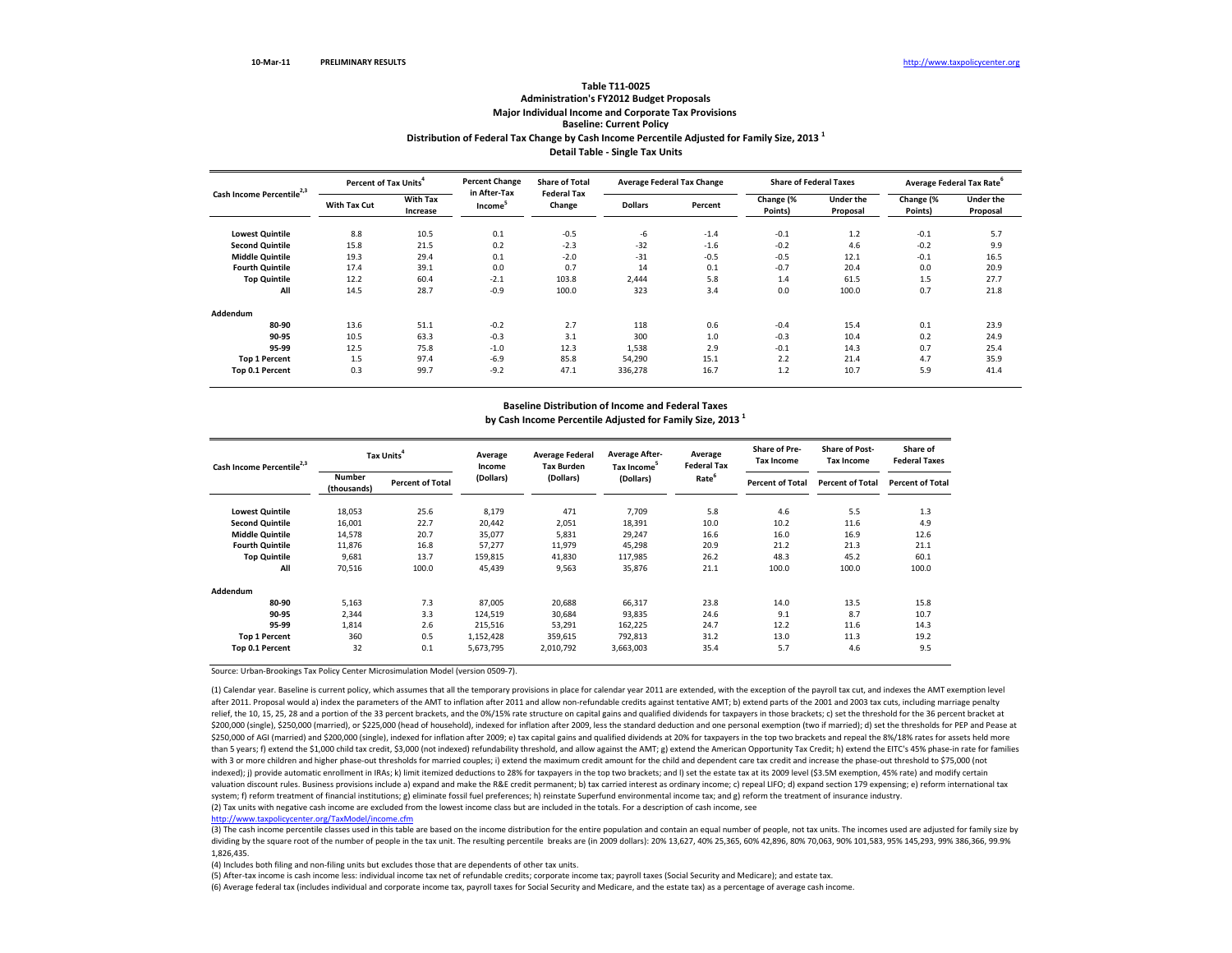## **Distribution of Federal Tax Change by Cash Income Percentile Adjusted for Family Size, <sup>2013</sup> <sup>1</sup> Detail Table ‐ Married Tax Units Filing Jointly Table T11‐0025Administration's FY2012 Budget Proposals Major Individual Income and Corporate Tax Provisions Baseline: Current Policy**

| Cash Income Percentile <sup>2,3</sup> | Percent of Tax Units <sup>4</sup> |                             | <b>Percent Change</b>               | <b>Share of Total</b>        |                | <b>Average Federal Tax Change</b> |                      | <b>Share of Federal Taxes</b> | Average Federal Tax Rate |                              |
|---------------------------------------|-----------------------------------|-----------------------------|-------------------------------------|------------------------------|----------------|-----------------------------------|----------------------|-------------------------------|--------------------------|------------------------------|
|                                       | With Tax Cut                      | <b>With Tax</b><br>Increase | in After-Tax<br>Income <sup>5</sup> | <b>Federal Tax</b><br>Change | <b>Dollars</b> | Percent                           | Change (%<br>Points) | Under the<br>Proposal         | Change (%<br>Points)     | <b>Under the</b><br>Proposal |
| <b>Lowest Quintile</b>                | 5.5                               | 17.7                        | 0.0                                 | 0.0                          |                | $-0.7$                            | 0.0                  | $-0.1$                        | 0.0                      | $-1.4$                       |
| <b>Second Quintile</b>                | 20.6                              | 26.5                        | 0.1                                 | $-0.4$                       | $-45$          | $-1.8$                            | $-0.1$               | 1.2                           | $-0.1$                   | 7.2                          |
| <b>Middle Quintile</b>                | 25.7                              | 36.7                        | 0.1                                 | $-0.5$                       | $-44$          | $-0.5$                            | $-0.3$               | 4.9                           | $-0.1$                   | 13.4                         |
| <b>Fourth Quintile</b>                | 23.4                              | 50.7                        | $-0.1$                              | 1.2                          | 80             | 0.5                               | $-0.7$               | 13.8                          | 0.1                      | 17.9                         |
| <b>Top Quintile</b>                   | 20.8                              | 66.0                        | $-2.3$                              | 99.6                         | 5,151          | 6.7                               | 1.0                  | 80.2                          | 1.7                      | 27.4                         |
| All                                   | 20.5                              | 45.5                        | $-1.5$                              | 100.0                        | 1,584          | 5.4                               | 0.0                  | 100.0                         | 1.2                      | 23.5                         |
| Addendum                              |                                   |                             |                                     |                              |                |                                   |                      |                               |                          |                              |
| 80-90                                 | 20.5                              | 59.6                        | $-0.2$                              | 1.8                          | 190            | 0.6                               | $-0.7$               | 14.5                          | 0.1                      | 21.7                         |
| 90-95                                 | 25.9                              | 62.6                        | $-0.2$                              | 1.2                          | 242            | 0.5                               | $-0.6$               | 11.9                          | 0.1                      | 23.3                         |
| 95-99                                 | 19.7                              | 77.0                        | $-1.3$                              | 13.4                         | 3,335          | 3.7                               | $-0.3$               | 19.3                          | 0.9                      | 26.4                         |
| <b>Top 1 Percent</b>                  | 2.8                               | 96.9                        | $-6.0$                              | 83.3                         | 79,478         | 14.0                              | 2.6                  | 34.5                          | 4.2                      | 34.1                         |
| Top 0.1 Percent                       | 1.1                               | 98.8                        | $-7.5$                              | 45.5                         | 426,499        | 15.3                              | 1.5                  | 17.4                          | 5.0                      | 37.8                         |

### **Baseline Distribution of Income and Federal Taxes by Cash Income Percentile Adjusted for Family Size, <sup>2013</sup> <sup>1</sup>**

| Cash Income Percentile <sup>2,3</sup> | Tax Units <sup>4</sup>       |                         | Average<br>Income | <b>Average Federal</b><br><b>Tax Burden</b> | <b>Average After-</b><br>Tax Income | Average<br><b>Federal Tax</b> | <b>Share of Pre-</b><br><b>Tax Income</b> | <b>Share of Post-</b><br><b>Tax Income</b> | Share of<br><b>Federal Taxes</b> |
|---------------------------------------|------------------------------|-------------------------|-------------------|---------------------------------------------|-------------------------------------|-------------------------------|-------------------------------------------|--------------------------------------------|----------------------------------|
|                                       | <b>Number</b><br>(thousands) | <b>Percent of Total</b> | (Dollars)         | (Dollars)                                   | (Dollars)                           | Rate <sup>6</sup>             | <b>Percent of Total</b>                   | <b>Percent of Total</b>                    | <b>Percent of Total</b>          |
| <b>Lowest Quintile</b>                | 7,024                        | 11.4                    | 14,231            | $-195$                                      | 14,425                              | $-1.4$                        | 1.2                                       | 1.6                                        | $-0.1$                           |
| <b>Second Quintile</b>                | 8,856                        | 14.4                    | 34,357            | 2,532                                       | 31,825                              | 7.4                           | 3.7                                       | 4.4                                        | 1.2                              |
| <b>Middle Quintile</b>                | 11,443                       | 18.6                    | 60,965            | 8,208                                       | 52,757                              | 13.5                          | 8.5                                       | 9.5                                        | 5.2                              |
| <b>Fourth Quintile</b>                | 15,130                       | 24.6                    | 97,772            | 17,380                                      | 80,392                              | 17.8                          | 18.1                                      | 19.2                                       | 14.4                             |
| <b>Top Quintile</b>                   | 18,854                       | 30.6                    | 297,727           | 76,516                                      | 221,211                             | 25.7                          | 68.7                                      | 65.7                                       | 79.1                             |
| All                                   | 61,567                       | 100.0                   | 132,758           | 29,611                                      | 103,147                             | 22.3                          | 100.0                                     | 100.0                                      | 100.0                            |
| Addendum                              |                              |                         |                   |                                             |                                     |                               |                                           |                                            |                                  |
| 80-90                                 | 9,003                        | 14.6                    | 142,540           | 30,715                                      | 111,824                             | 21.6                          | 15.7                                      | 15.9                                       | 15.2                             |
| 90-95                                 | 4,921                        | 8.0                     | 200,289           | 46,376                                      | 153,912                             | 23.2                          | 12.1                                      | 11.9                                       | 12.5                             |
| 95-99                                 | 3,909                        | 6.4                     | 359,028           | 91,326                                      | 267,701                             | 25.4                          | 17.2                                      | 16.5                                       | 19.6                             |
| <b>Top 1 Percent</b>                  | 1,021                        | 1.7                     | 1,900,519         | 568,764                                     | 1,331,755                           | 29.9                          | 23.8                                      | 21.4                                       | 31.9                             |
| Top 0.1 Percent                       | 104                          | 0.2                     | 8,491,806         | 2,780,603                                   | 5,711,204                           | 32.7                          | 10.8                                      | 9.4                                        | 15.9                             |

Source: Urban‐Brookings Tax Policy Center Microsimulation Model (version 0509‐7).

(2) Tax units with negative cash income are excluded from the lowest income class but are included in the totals. For <sup>a</sup> description of cash income, see (1) Calendar year. Baseline is current policy, which assumes that all the temporary provisions in place for calendar year 2011 are extended, with the exception of the payroll tax cut, and indexes the AMT exemption level after 2011. Proposal would a) index the parameters of the AMT to inflation after 2011 and allow non‐refundable credits against tentative AMT; b) extend parts of the 2001 and 2003 tax cuts, including marriage penalty relief, the 10, 15, 25, 28 and a portion of the 33 percent brackets, and the 0%/15% rate structure on capital gains and qualified dividends for taxpayers in those brackets; c) set the threshold for the 36 percent bracket a \$200,000 (single), \$250,000 (married), or \$225,000 (head of household), indexed for inflation after 2009, less the standard deduction and one personal exemption (two if married); d) set the thresholds for PEP and Pease at \$250,000 of AGI (married) and \$200,000 (single), indexed for inflation after 2009; e) tax capital gains and qualified dividends at 20% for taxpayers in the top two brackets and repeal the 8%/18% rates for assets held more than 5 years; f) extend the \$1,000 child tax credit, \$3,000 (not indexed) refundability threshold, and allow against the AMT; g) extend the American Opportunity Tax Credit; h) extend the EITC's 45% phase-in rate for famili with 3 or more children and higher phase‐out thresholds for married couples; i) extend the maximum credit amount for the child and dependent care tax credit and increase the phase‐out threshold to \$75,000 (not indexed); j) provide automatic enrollment in IRAs; k) limit itemized deductions to 28% for taxpayers in the top two brackets; and I) set the estate tax at its 2009 level (\$3.5M exemption, 45% rate) and modify certain valuation discount rules. Business provisions include a) expand and make the R&E credit permanent; b) tax carried interest as ordinary income; c) repeal LIFO; d) expand section 179 expensing; e) reform international tax system; f) reform treatment of financial institutions; g) eliminate fossil fuel preferences; h) reinstate Superfund environmental income tax; and g) reform the treatment of insurance industry.

http://www.taxpolicycenter.org/TaxModel/income.cfm

(3) The cash income percentile classes used in this table are based on the income distribution for the entire population and contain an equal number of people, not tax units. The incomes used are adjusted for family size b dividing by the square root of the number of people in the tax unit. The resulting percentile breaks are (in 2009 dollars): 20% 13,627, 40% 25,365, 60% 42,896, 80% 70,063, 90% 101,583, 95% 145,293, 99% 386,366, 99.9% 1,826,435.

(4) Includes both filing and non‐filing units but excludes those that are dependents of other tax units.

(5) After‐tax income is cash income less: individual income tax net of refundable credits; corporate income tax; payroll taxes (Social Security and Medicare); and estate tax.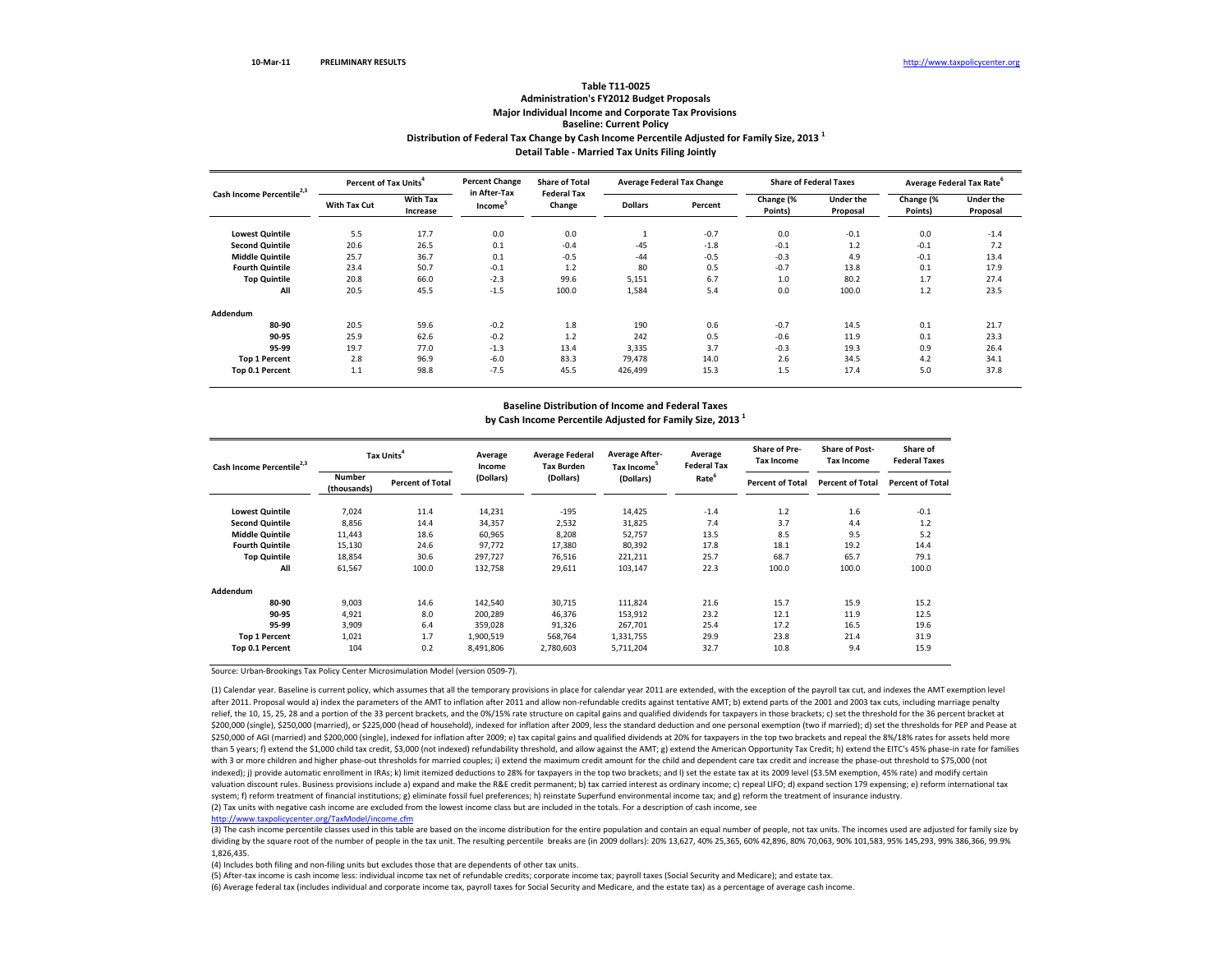## **Distribution of Federal Tax Change by Cash Income Percentile Adjusted for Family Size, <sup>2013</sup> <sup>1</sup> Detail Table ‐ Head of Household Tax Units Table T11‐0025Administration's FY2012 Budget Proposals Major Individual Income and Corporate Tax Provisions Baseline: Current Policy**

| Cash Income Percentile <sup>2,3</sup> | Percent of Tax Units <sup>4</sup> |                             | <b>Percent Change</b>               | <b>Share of Total</b>        |                | <b>Average Federal Tax Change</b> |                      | <b>Share of Federal Taxes</b> |                      | Average Federal Tax Rate     |
|---------------------------------------|-----------------------------------|-----------------------------|-------------------------------------|------------------------------|----------------|-----------------------------------|----------------------|-------------------------------|----------------------|------------------------------|
|                                       | <b>With Tax Cut</b>               | <b>With Tax</b><br>Increase | in After-Tax<br>Income <sup>5</sup> | <b>Federal Tax</b><br>Change | <b>Dollars</b> | Percent                           | Change (%<br>Points) | Under the<br>Proposal         | Change (%<br>Points) | <b>Under the</b><br>Proposal |
| <b>Lowest Quintile</b>                | 7.0                               | 6.9                         | 0.1                                 | $-11.2$                      | -8             | 0.5                               | 0.0                  | $-9.0$                        | $-0.1$               | $-11.6$                      |
| <b>Second Quintile</b>                | 32.9                              | 7.5                         | 0.4                                 | $-168.9$                     | $-120$         | $-7.0$                            | $-0.7$               | 8.5                           | $-0.4$               | 5.1                          |
| <b>Middle Quintile</b>                | 36.3                              | 17.8                        | 0.4                                 | $-146.6$                     | $-154$         | $-2.0$                            | $-0.7$               | 27.2                          | $-0.3$               | 14.8                         |
| <b>Fourth Quintile</b>                | 28.9                              | 31.7                        | 0.1                                 | $-36.7$                      | $-70$          | $-0.5$                            | $-0.3$               | 30.4                          | $-0.1$               | 19.6                         |
| <b>Top Quintile</b>                   | 28.1                              | 42.4                        | $-1.4$                              | 462.8                        | 1,975          | 4.2                               | 1.6                  | 42.8                          | 1.1                  | 26.1                         |
| All                                   | 24.5                              | 14.0                        | $-0.1$                              | 100.0                        | 22             | 0.4                               | 0.0                  | 100.0                         | 0.1                  | 13.4                         |
| Addendum                              |                                   |                             |                                     |                              |                |                                   |                      |                               |                      |                              |
| 80-90                                 | 23.7                              | 39.6                        | 0.0                                 | $-0.2$                       | $-1$           | 0.0                               | $-0.1$               | 14.9                          | 0.0                  | 23.0                         |
| 90-95                                 | 35.7                              | 40.4                        | $-0.1$                              | 6.7                          | 146            | 0.4                               | 0.0                  | 6.6                           | 0.1                  | 23.8                         |
| 95-99                                 | 41.5                              | 47.7                        | $-0.8$                              | 58.9                         | 1,761          | 2.5                               | 0.2                  | 9.0                           | 0.6                  | 24.8                         |
| <b>Top 1 Percent</b>                  | 5.4                               | 94.2                        | $-6.0$                              | 397.4                        | 62,321         | 13.7                              | 1.5                  | 12.4                          | 4.2                  | 34.6                         |
| Top 0.1 Percent                       | 0.9                               | 98.9                        | $-7.8$                              | 207.8                        | 396,180        | 15.6                              | 0.8                  | 5.8                           | 5.2                  | 38.5                         |

### **Baseline Distribution of Income and Federal Taxes by Cash Income Percentile Adjusted for Family Size, <sup>2013</sup> <sup>1</sup>**

| Cash Income Percentile <sup>2,3</sup> | Tax Units <sup>4</sup>       |                         | Average<br>Income | <b>Average Federal</b><br><b>Tax Burden</b> | <b>Average After-</b><br>Tax Income <sup>5</sup> | Average<br><b>Federal Tax</b> | <b>Share of Pre-</b><br><b>Tax Income</b> | <b>Share of Post-</b><br><b>Tax Income</b> | Share of<br><b>Federal Taxes</b> |
|---------------------------------------|------------------------------|-------------------------|-------------------|---------------------------------------------|--------------------------------------------------|-------------------------------|-------------------------------------------|--------------------------------------------|----------------------------------|
|                                       | <b>Number</b><br>(thousands) | <b>Percent of Total</b> | (Dollars)         | (Dollars)                                   | (Dollars)                                        | Rate <sup>6</sup>             | <b>Percent of Total</b>                   | <b>Percent of Total</b>                    | <b>Percent of Total</b>          |
| <b>Lowest Quintile</b>                | 8,120                        | 32.4                    | 13,842            | $-1,598$                                    | 15,440                                           | $-11.6$                       | 10.4                                      | 13.4                                       | $-9.0$                           |
| <b>Second Quintile</b>                | 7,619                        | 30.4                    | 31,582            | 1,734                                       | 29,847                                           | 5.5                           | 22.2                                      | 24.3                                       | 9.2                              |
| <b>Middle Quintile</b>                | 5,177                        | 20.6                    | 51,476            | 7.774                                       | 43,702                                           | 15.1                          | 24.6                                      | 24.1                                       | 27.9                             |
| <b>Fourth Quintile</b>                | 2,860                        | 11.4                    | 78,894            | 15,492                                      | 63,402                                           | 19.6                          | 20.9                                      | 19.3                                       | 30.7                             |
| <b>Top Quintile</b>                   | 1,273                        | 5.1                     | 187,085           | 46,775                                      | 140,310                                          | 25.0                          | 22.0                                      | 19.1                                       | 41.2                             |
| All                                   | 25,098                       | 100.0                   | 43,104            | 5,755                                       | 37,349                                           | 13.4                          | 100.0                                     | 100.0                                      | 100.0                            |
| Addendum                              |                              |                         |                   |                                             |                                                  |                               |                                           |                                            |                                  |
| 80-90                                 | 808                          | 3.2                     | 115,728           | 26,659                                      | 89,069                                           | 23.0                          | 8.7                                       | 7.7                                        | 14.9                             |
| 90-95                                 | 249                          | 1.0                     | 161,060           | 38,229                                      | 122,831                                          | 23.7                          | 3.7                                       | 3.3                                        | 6.6                              |
| 95-99                                 | 182                          | 0.7                     | 289,763           | 69,946                                      | 219,818                                          | 24.1                          | 4.9                                       | 4.3                                        | 8.8                              |
| <b>Top 1 Percent</b>                  | 35                           | 0.1                     | 1,499,445         | 455,722                                     | 1,043,723                                        | 30.4                          | 4.8                                       | 3.9                                        | 10.9                             |
| Top 0.1 Percent                       | $\overline{3}$               | 0.0                     | 7,613,791         | 2,534,198                                   | 5,079,593                                        | 33.3                          | 2.0                                       | 1.5                                        | 5.0                              |

Source: Urban‐Brookings Tax Policy Center Microsimulation Model (version 0509‐7).

(2) Tax units with negative cash income are excluded from the lowest income class but are included in the totals. For <sup>a</sup> description of cash income, see (1) Calendar year. Baseline is current policy, which assumes that all the temporary provisions in place for calendar year 2011 are extended, with the exception of the payroll tax cut, and indexes the AMT exemption level after 2011. Proposal would a) index the parameters of the AMT to inflation after 2011 and allow non‐refundable credits against tentative AMT; b) extend parts of the 2001 and 2003 tax cuts, including marriage penalty relief, the 10, 15, 25, 28 and a portion of the 33 percent brackets, and the 0%/15% rate structure on capital gains and qualified dividends for taxpayers in those brackets; c) set the threshold for the 36 percent bracket a \$200,000 (single), \$250,000 (married), or \$225,000 (head of household), indexed for inflation after 2009, less the standard deduction and one personal exemption (two if married); d) set the thresholds for PEP and Pease at \$250,000 of AGI (married) and \$200,000 (single), indexed for inflation after 2009; e) tax capital gains and qualified dividends at 20% for taxpayers in the top two brackets and repeal the 8%/18% rates for assets held more than 5 years; f) extend the \$1,000 child tax credit, \$3,000 (not indexed) refundability threshold, and allow against the AMT; g) extend the American Opportunity Tax Credit; h) extend the EITC's 45% phase-in rate for famili with 3 or more children and higher phase‐out thresholds for married couples; i) extend the maximum credit amount for the child and dependent care tax credit and increase the phase‐out threshold to \$75,000 (not indexed); j) provide automatic enrollment in IRAs; k) limit itemized deductions to 28% for taxpayers in the top two brackets; and I) set the estate tax at its 2009 level (\$3.5M exemption, 45% rate) and modify certain valuation discount rules. Business provisions include a) expand and make the R&E credit permanent; b) tax carried interest as ordinary income; c) repeal LIFO; d) expand section 179 expensing; e) reform international tax system; f) reform treatment of financial institutions; g) eliminate fossil fuel preferences; h) reinstate Superfund environmental income tax; and g) reform the treatment of insurance industry.

http://www.taxpolicycenter.org/TaxModel/income.cfm

(3) The cash income percentile classes used in this table are based on the income distribution for the entire population and contain an equal number of people, not tax units. The incomes used are adjusted for family size b dividing by the square root of the number of people in the tax unit. The resulting percentile breaks are (in 2009 dollars): 20% 13,627, 40% 25,365, 60% 42,896, 80% 70,063, 90% 101,583, 95% 145,293, 99% 386,366, 99.9% 1,826,435.

(4) Includes both filing and non‐filing units but excludes those that are dependents of other tax units.

(5) After‐tax income is cash income less: individual income tax net of refundable credits; corporate income tax; payroll taxes (Social Security and Medicare); and estate tax.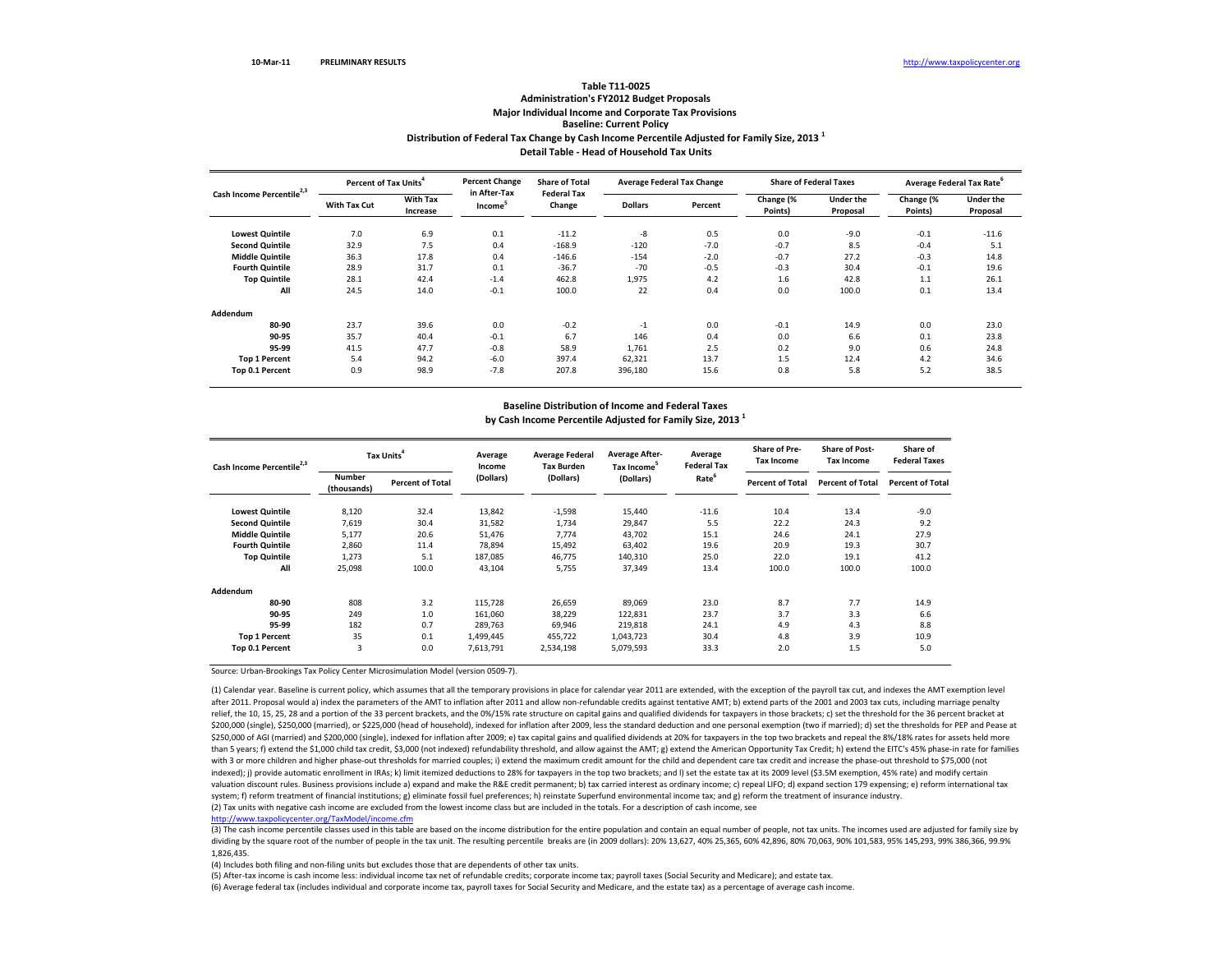## **Distribution of Federal Tax Change by Cash Income Percentile Adjusted for Family Size, <sup>2013</sup> <sup>1</sup> Detail Table ‐ Tax Units with Children Table T11‐0025 Administration's FY2012 Budget Proposals Major Individual Income and Corporate Tax Provisions Baseline: Current Policy**

| Cash Income Percentile <sup>2,3</sup> | Percent of Tax Units <sup>4</sup> |                             | <b>Percent Change</b>               | <b>Share of Total</b>        |                | Average Federal Tax Change |                      | <b>Share of Federal Taxes</b> | Average Federal Tax Rate <sup>6</sup> |                       |
|---------------------------------------|-----------------------------------|-----------------------------|-------------------------------------|------------------------------|----------------|----------------------------|----------------------|-------------------------------|---------------------------------------|-----------------------|
|                                       | <b>With Tax Cut</b>               | <b>With Tax</b><br>Increase | in After-Tax<br>Income <sup>5</sup> | <b>Federal Tax</b><br>Change | <b>Dollars</b> | Percent                    | Change (%<br>Points) | <b>Under the</b><br>Proposal  | Change (%<br>Points)                  | Under the<br>Proposal |
| <b>Lowest Quintile</b>                | 6.9                               | 7.6                         | 0.0                                 | $-0.1$                       | -6             | 0.3                        | 0.1                  | $-2.0$                        | 0.0                                   | $-13.6$               |
| <b>Second Quintile</b>                | 33.5                              | 9.9                         | 0.3                                 | $-2.6$                       | $-116$         | $-6.1$                     | $-0.2$               | 1.7                           | $-0.3$                                | 5.0                   |
| <b>Middle Quintile</b>                | 37.7                              | 23.0                        | 0.2                                 | $-2.7$                       | $-125$         | $-1.3$                     | $-0.5$               | 9.2                           | $-0.2$                                | 15.1                  |
| <b>Fourth Quintile</b>                | 30.8                              | 39.5                        | 0.0                                 | $-0.1$                       | $-5$           | 0.0                        | $-0.9$               | 18.8                          | 0.0                                   | 19.4                  |
| <b>Top Quintile</b>                   | 28.6                              | 58.1                        | $-2.5$                              | 105.5                        | 5,923          | 6.8                        | 1.5                  | 72.2                          | 1.8                                   | 28.6                  |
| All                                   | 27.3                              | 26.2                        | $-1.2$                              | 100.0                        | 945            | 4.6                        | 0.0                  | 100.0                         | 1.0                                   | 21.8                  |
| Addendum                              |                                   |                             |                                     |                              |                |                            |                      |                               |                                       |                       |
| 80-90                                 | 24.9                              | 53.8                        | $-0.1$                              | 0.7                          | 80             | 0.2                        | $-0.7$               | 15.0                          | 0.1                                   | 22.9                  |
| 90-95                                 | 45.3                              | 46.2                        | 0.0                                 | 0.3                          | 76             | 0.1                        | $-0.5$               | 10.5                          | 0.0                                   | 24.2                  |
| 95-99                                 | 23.9                              | 74.8                        | $-1.8$                              | 19.0                         | 5,510          | 4.9                        | 0.1                  | 17.8                          | 1.3                                   | 28.0                  |
| <b>Top 1 Percent</b>                  | 1.7                               | 98.2                        | $-6.8$                              | 85.5                         | 104,409        | 14.8                       | 2.6                  | 28.8                          | 4.7                                   | 36.2                  |
| Top 0.1 Percent                       | 0.1                               | 99.9                        | $-7.9$                              | 42.8                         | 556,230        | 15.5                       | 1.3                  | 13.9                          | 5.2                                   | 39.0                  |

### **Baseline Distribution of Income and Federal Taxes by Cash Income Percentile Adjusted for Family Size, <sup>2013</sup> <sup>1</sup>**

| Cash Income Percentile <sup>2,3</sup> | Tax Units                    |                         | Average Income | <b>Average Federal</b><br><b>Tax Burden</b> | <b>Average After-</b><br>Tax Income <sup>5</sup> | <b>Average Federal</b> | Share of Pre-<br><b>Tax Income</b> | <b>Share of Post-</b><br><b>Tax Income</b> | <b>Share of Federal</b><br>Taxes |
|---------------------------------------|------------------------------|-------------------------|----------------|---------------------------------------------|--------------------------------------------------|------------------------|------------------------------------|--------------------------------------------|----------------------------------|
|                                       | <b>Number</b><br>(thousands) | <b>Percent of Total</b> | (Dollars)      | (Dollars)                                   | (Dollars)                                        | Tax Rate <sup>6</sup>  | <b>Percent of Total</b>            | <b>Percent of Total</b>                    | <b>Percent of Total</b>          |
| <b>Lowest Quintile</b>                | 10,404                       | 21.1                    | 15,026         | $-2,032$                                    | 17,059                                           | $-13.5$                | 3.2                                | 4.6                                        | $-2.1$                           |
| <b>Second Quintile</b>                | 10,419                       | 21.1                    | 35,671         | 1,902                                       | 33,770                                           | 5.3                    | 7.6                                | 9.0                                        | 1.9                              |
| <b>Middle Quintile</b>                | 10,279                       | 20.8                    | 63,686         | 9,717                                       | 53,969                                           | 15.3                   | 13.3                               | 14.3                                       | 9.7                              |
| <b>Fourth Quintile</b>                | 9,803                        | 19.9                    | 106,014        | 20,556                                      | 85,458                                           | 19.4                   | 21.1                               | 21.5                                       | 19.6                             |
| <b>Top Quintile</b>                   | 8,309                        | 16.8                    | 325,807        | 87,211                                      | 238,595                                          | 26.8                   | 55.1                               | 51.0                                       | 70.6                             |
| All                                   | 49,348                       | 100.0                   | 99,630         | 20.790                                      | 78,840                                           | 20.9                   | 100.0                              | 100.0                                      | 100.0                            |
| Addendum                              |                              |                         |                |                                             |                                                  |                        |                                    |                                            |                                  |
| 80-90                                 | 4,326                        | 8.8                     | 162,746        | 37,146                                      | 125,600                                          | 22.8                   | 14.3                               | 14.0                                       | 15.7                             |
| 90-95                                 | 1,997                        | 4.1                     | 233,966        | 56,436                                      | 177,530                                          | 24.1                   | 9.5                                | 9.1                                        | 11.0                             |
| 95-99                                 | 1,604                        | 3.3                     | 425,182        | 113,583                                     | 311,600                                          | 26.7                   | 13.9                               | 12.9                                       | 17.8                             |
| <b>Top 1 Percent</b>                  | 382                          | 0.8                     | 2,235,730      | 704,488                                     | 1,531,241                                        | 31.5                   | 17.4                               | 15.0                                       | 26.2                             |
| Top 0.1 Percent                       | 36                           | 0.1                     | 10,656,644     | 3,599,393                                   | 7,057,252                                        | 33.8                   | 7.8                                | 6.5                                        | 12.6                             |

Source: Urban‐Brookings Tax Policy Center Microsimulation Model (version 0509‐7).

Note: Tax units with children are those claiming an exemption for children at home or away from home.

(1) Calendar year. Baseline is current policy, which assumes that all the temporary provisions in place for calendar year 2011 are extended, with the exception of the payroll tax cut, and indexes the AMT exemption level af 2011. Proposal would a) index the parameters of the AMT to inflation after 2011 and allow non-refundable credits against tentative AMT; b) extend parts of the 2001 and 2003 tax cuts, including marriage penalty relief, the 15, 25, 28 and a portion of the 33 percent brackets, and the 0%/15% rate structure on capital gains and qualified dividends for taxpayers in those brackets; c) set the threshold for the 36 percent bracket at \$200,000 (sing \$250,000 (married), or \$225,000 (head of household), indexed for inflation after 2009, less the standard deduction and one personal exemption (two if married); d) set the thresholds for PEP and Pease at \$250,000 of AGI (married) and \$200,000 (single), indexed for inflation after 2009; e) tax capital gains and qualified dividends at 20% for taxpayers in the top two brackets and repeal the 8%/18% rates for assets held more than 5 years; f) the \$1,000 child tax credit, \$3,000 (not indexed) refundability threshold, and allow against the AMT; g) extend the American Opportunity Tax Credit; h) extend the EITC's 45% phase-in rate for families with 3 or more childr and higher phase‐out thresholds for married couples; i) extend the maximum credit amount for the child and dependent care tax credit and increase the phase‐out threshold to \$75,000 (not indexed); j) provide automatic enrollment in IRAs; k) limit itemized deductions to 28% for taxpayers in the top two brackets; and I) set the estate tax at its 2009 level (\$3.5M exemption, 45% rate) and modify certain valuation discount rules. Business provisions include a) expand and make the R&E credit permanent; b) tax carried interest as ordinary income; c) repeal LIFO; d) expand section 179 expensing; e) reform international tax system; f) reform treatment of financ institutions; g) eliminate fossil fuel preferences; h) reinstate Superfund environmental income tax; and g) reform the treatment of insurance industry.

(2) Tax units with negative cash income are excluded from the lowest income class but are included in the totals. For <sup>a</sup> description of cash income, see

http://www.taxpolicycenter.org/TaxModel/income.cfm

(3) The cash income percentile classes used in this table are based on the income distribution for the entire population and contain an equal number of people, not tax units. The incomes used are adjusted for family size b dividing by the square root of the number of people in the tax unit. The resulting percentile breaks are (in 2009 dollars): 20% 13,627, 40% 25,365, 60% 42,896, 80% 70,063, 90% 101,583, 95% 145,293, 99% 386,366, 99.9% 1,826,435.

(4) Includes both filing and non‐filing units but excludes those that are dependents of other tax units.

(5) After‐tax income is cash income less: individual income tax net of refundable credits; corporate income tax; payroll taxes (Social Security and Medicare); and estate tax. (6) Average federal tax (includes individual and corporate income tax, payroll taxes for Social Security and Medicare, and the estate tax) as <sup>a</sup> percentage of average cash income.